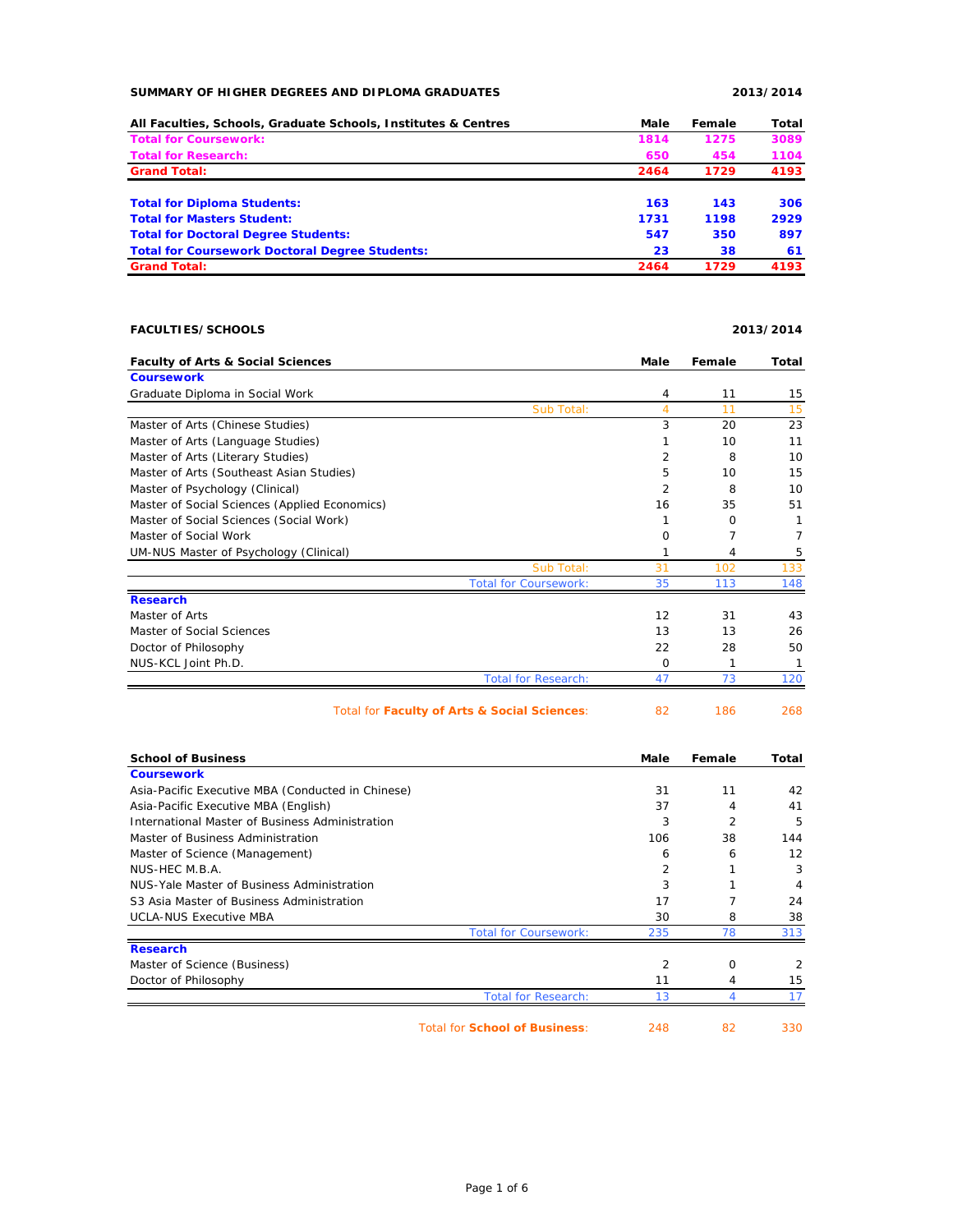| <b>School of Computing</b> |                                | Male | Female | Total |
|----------------------------|--------------------------------|------|--------|-------|
| <b>Coursework</b>          |                                |      |        |       |
| Master of Computing        |                                | 73   | 26     | 99    |
|                            | <b>Total for Coursework:</b>   | 73   | 26     | 99    |
| <b>Research</b>            |                                |      |        |       |
| Master of Science          |                                | 11   | 3      | 14    |
| Doctor of Philosophy       |                                | 55   | 11     | 66    |
|                            | <b>Total for Research:</b>     | 66   | 14     | 80    |
|                            | Total for School of Computing: | 139  | 40     | 179   |

| <b>Faculty of Dentistry</b>                             |                              | Male           | Female         | Total |
|---------------------------------------------------------|------------------------------|----------------|----------------|-------|
| <b>Coursework</b>                                       |                              |                |                |       |
| Graduate Diploma in Dental Implantology                 |                              | $\overline{2}$ |                | 3     |
|                                                         | Sub Total:                   |                |                | 3     |
| Master of Dental Surgery (Endodontics)                  |                              |                | $\overline{2}$ | 3     |
| Master of Dental Surgery (Oral & Maxillofacial Surgery) |                              |                | Ω              | 2     |
| Master of Dental Surgery (Orthodontics)                 |                              | 2              | 4              | 6     |
| Master of Dental Surgery (Periodontology)               |                              |                |                | 2     |
| Master of Dental Surgery (Prosthodontics)               |                              | <sup>o</sup>   | 3              | 3     |
|                                                         | Sub Total:                   | 6              | 10             | 16    |
|                                                         | <b>Total for Coursework:</b> | 8              |                | 19    |
| <b>Research</b>                                         |                              |                |                |       |
| Master of Science                                       |                              |                | 2              | 3     |
| Doctor of Philosophy                                    |                              | 3              | 3              | 6     |
|                                                         | <b>Total for Research:</b>   |                |                |       |

Total for **Faculty of Dentistry**: 12 16 28

| <b>School of Design &amp; Environment</b>                 | Male | Female         | Total |
|-----------------------------------------------------------|------|----------------|-------|
| <b>Coursework</b>                                         |      |                |       |
| Master of Architecture                                    | 62   | 55             | 117   |
| Master of Arts (Urban Design)                             | 5    | 17             | 22    |
| Master of Landscape Architecture                          |      | 5              | 6     |
| Master of Science (Building Performance & Sustainability) | 15   | 10             | 25    |
| Master of Science (Environmental Management)              | 10   | 10             | 20    |
| Master of Science (Integrated Sustainable Design)         | 9    | 8              | 17    |
| Master of Science (Project Management)                    | 26   | 16             | 42    |
| Master of Science (Real Estate)                           | 17   | 11             | 28    |
| <b>Total for Coursework:</b>                              | 145  | 132            | 277   |
| <b>Research</b>                                           |      |                |       |
| Master of Arts (Architecture)                             |      | $\Omega$       |       |
| Master of Science (Building)                              | O    | $\overline{2}$ | 2     |
| Master of Science (Real Estate and Urban Economics)       |      | $\Omega$       |       |
| Doctor of Philosophy                                      | 11   | 12             | 23    |
| <b>Total for Research:</b>                                | 13   | 14             | 27    |
| Total for School of Design & Environment:                 | 158  | 146            | 304   |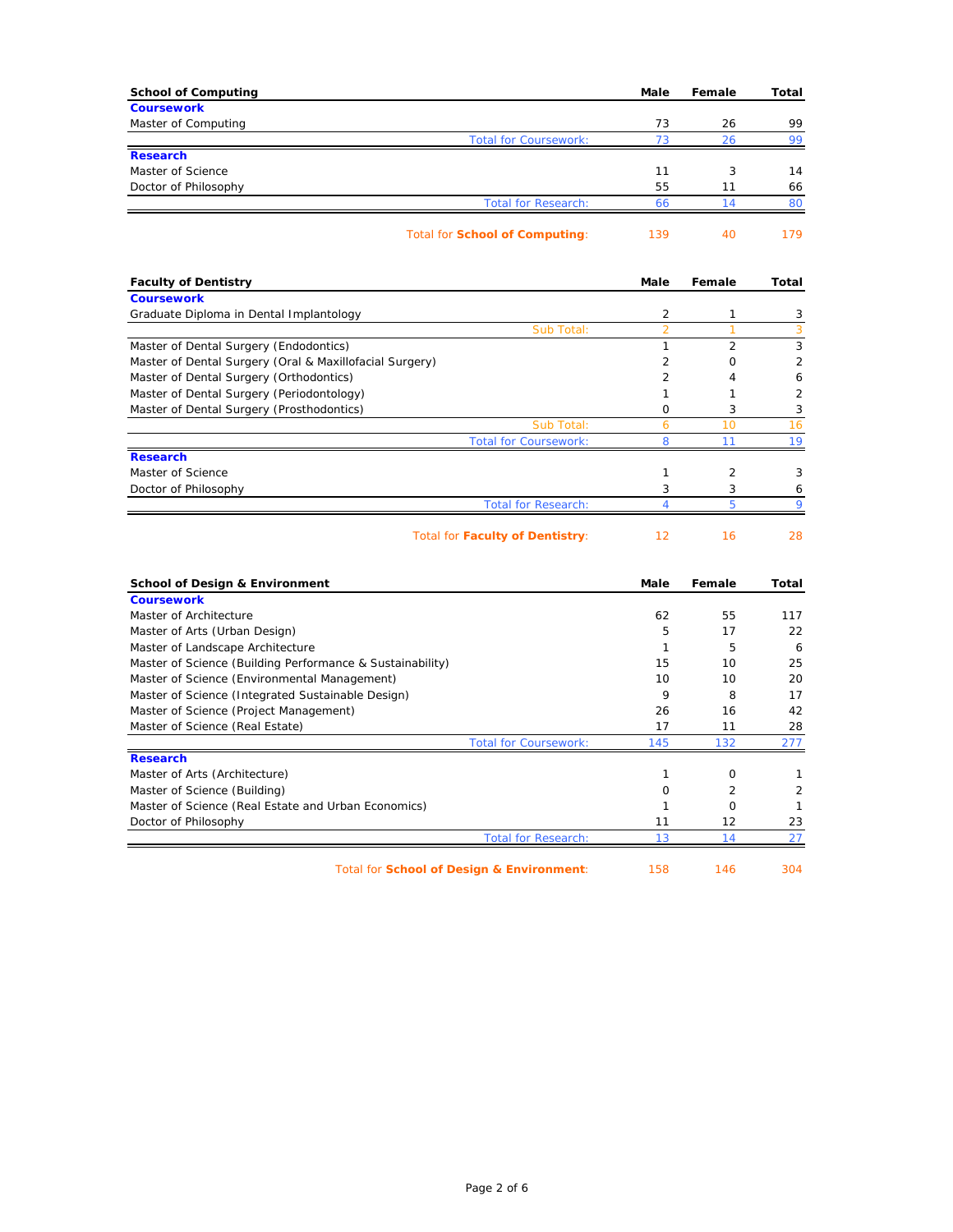| <b>Faculty of Engineering</b>                                 | Male           | Female         | Total          |
|---------------------------------------------------------------|----------------|----------------|----------------|
| <b>Coursework</b>                                             |                |                |                |
| Graduate Diploma in Aviation Management                       | 2              | 1              | 3              |
| Sub Total:                                                    | $\overline{2}$ | 1              | 3              |
| M.Sc (Hydraulic Engrg & Water Resources Mgmt)                 | 6              | $\overline{2}$ | 8              |
| Master of Science (Chemical Engineering)                      | 18             | 9              | 27             |
| Master of Science (Civil Engineering)                         | 41             | 22             | 63             |
| Master of Science (Electrical Engineering)                    | 85             | 41             | 126            |
| Master of Science (Environmental Engineering)                 | 10             | 17             | 27             |
| Master of Science (Geotechnical Engineering)                  | 14             | $\mathbf{1}$   | 15             |
| Master of Science (Industrial and Systems Engineering)        | 56             | 29             | 85             |
| Master of Science (Intellectual Property Management)          | $\mathbf{1}$   | 4              | 5              |
| Master of Science (Management of Technology)                  | 53             | 21             | 74             |
| Master of Science (Materials Science and Engineering)         | 10             | 7              | 17             |
| Master of Science (Mechanical Engineering)                    | 56             | 8              | 64             |
| Master of Science (Mechatronics)                              | 16             | 1              | 17             |
| Master of Science (Offshore Technology)                       | 32             | 3              | 35             |
| Master of Science (Safety, Health & Environmental Technology) | 24             | 16             | 40             |
| Master of Science (Supply Chain Management)                   | 23             | 21             | 44             |
| Master of Science (Systems Design and Management)             | 16             | 9              | 25             |
| Master of Science (Transportation Systems and Management)     | 10             | 4              | 14             |
| Sub Total:                                                    | 471            | 215            | 686            |
| <b>Total for Coursework:</b>                                  | 473            | 216            | 689            |
| <b>Research</b>                                               |                |                |                |
| Master of Engineering                                         | 30             | 16             | 46             |
| Doctor of Philosophy                                          | 192            | 88             | 280            |
| NUS-ICL Joint Ph.D. (FoE)                                     | 1              | $\mathbf 0$    | $\mathbf{1}$   |
| NUS-UIUC Joint Ph.D.                                          | $\overline{2}$ | $\Omega$       | $\overline{2}$ |
| <b>Total for Research:</b>                                    | 225            | 104            | 329            |
| <b>Total for Faculty of Engineering:</b>                      | 698            | 320            | 1018           |
| <b>Faculty of Law</b>                                         | Male           | Female         | Total          |
| <b>Coursework</b>                                             |                |                |                |
| Graduate Diploma in Maritime & Arbitration                    | 5              | 0              | 5              |
| Sub Total:                                                    | 5              | $\overline{O}$ | 5              |
| Master of Laws                                                | 4              | $\overline{2}$ | 6              |
| Master of Laws (Asian Legal Studies)                          | $\mathbf{1}$   | $\overline{2}$ | 3              |
| Master of Laws (Corporate & Financial Services Law)           | 16             | 29             | 45             |
| Master of Laws (Intellectual Property & Technology Law)       | 6              | 0              | 6              |
| Master of Laws (International & Comparative Law)              | $\overline{7}$ | $\overline{7}$ | 14             |
| Master of Laws (International Business Law)                   | 18             | 18             | 36             |
| Master of Laws (Maritime Law)                                 | $\overline{2}$ | 4              | 6              |
| Sub Total:                                                    | 54             | 62             | 116            |
| <b>Total for Coursework</b>                                   | 59             | 62             | 121            |
| <b>Research</b>                                               |                |                |                |
| Doctor of Philosophy                                          | 1<br>1         | 3              | 4              |
| <b>Total for Research:</b>                                    |                | 3              | $\overline{4}$ |
| Total for Faculty of Law:                                     | 60             | 65             | 125            |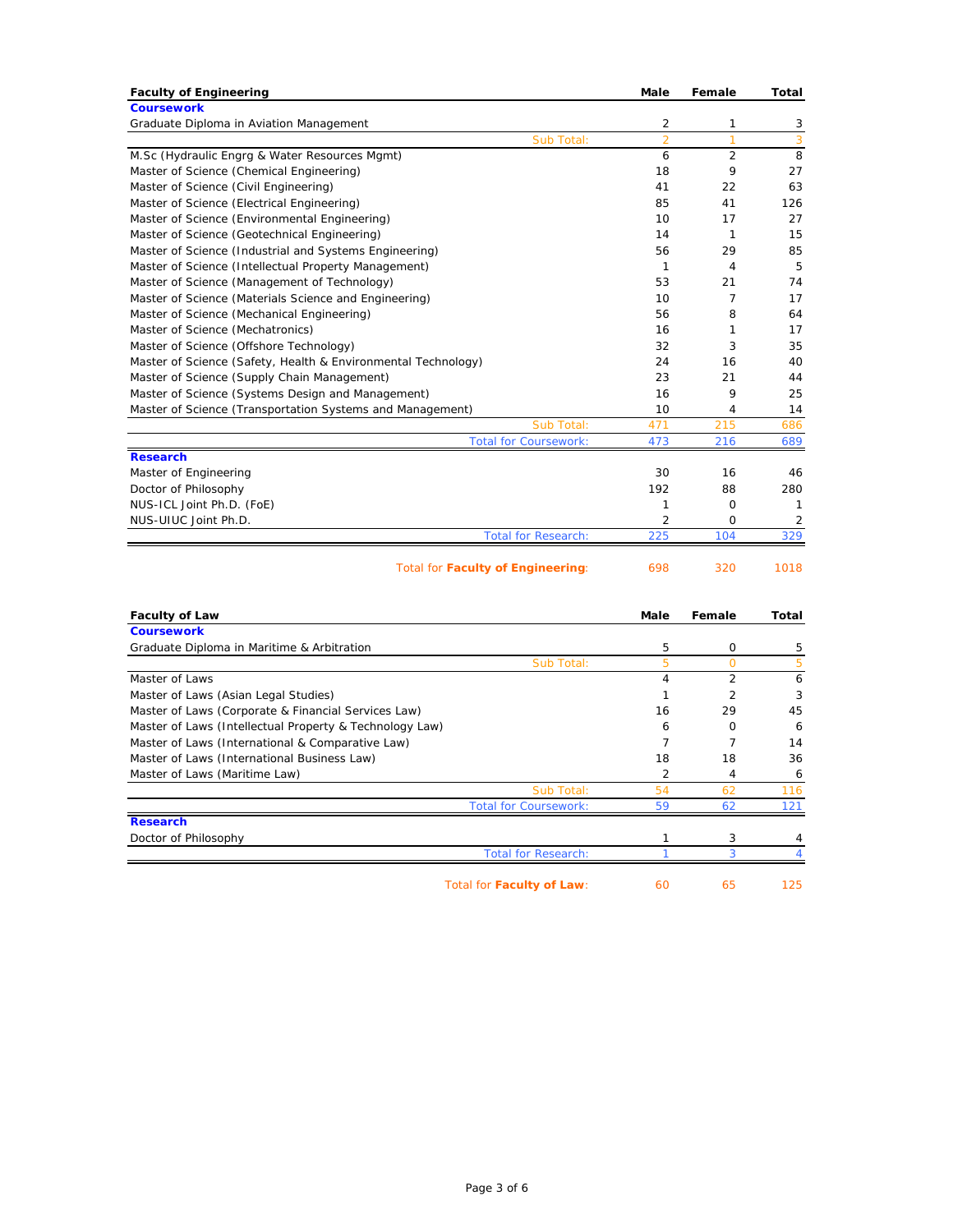| Lee Kuan Yew School of Public Policy                       | Male                 | Female              | Total                |
|------------------------------------------------------------|----------------------|---------------------|----------------------|
| <b>Coursework</b>                                          |                      |                     |                      |
| Graduate Diploma in Public Administration                  | $\circ$              | $\mathbf{1}$        | 1                    |
| Graduate Diploma in Public Management                      | $\mathbf{1}$         | $\circ$             | $\mathbf{1}$         |
| Graduate Diploma in Public Policy                          | 1                    | 1<br>$\overline{2}$ | $\overline{2}$       |
| Sub Total:<br>Master in Public Administration              | $\overline{2}$<br>31 | 21                  | $\overline{4}$<br>52 |
| Master in Public Administration and Management             | 61                   | 14                  | 75                   |
| Master in Public Management                                | 11                   | 10                  | 21                   |
| Master in Public Policy                                    | 21                   | 43                  | 64                   |
| Sub Total:                                                 | 124                  | 88                  | 212                  |
| <b>Total for Coursework:</b>                               | 126                  | 90                  | 216                  |
| <b>Research</b>                                            |                      |                     |                      |
| Doctor of Philosophy                                       | 1                    | 1                   | 2                    |
| <b>Total for Research:</b>                                 | 1                    | 1                   | $\overline{2}$       |
|                                                            |                      |                     |                      |
| Total for Lee Kuan Yew School of Public Policy:            | 127                  | 91                  | 218                  |
| Saw Swee Hock School of Public Health                      | Male                 | Female              | Total                |
| <b>Coursework</b>                                          |                      |                     |                      |
| Master of Public Health                                    | 11                   | 23                  | 34                   |
| <b>Total for Coursework:</b>                               | 11                   | 23                  | 34                   |
| <b>Research</b>                                            |                      |                     |                      |
| Master of Science                                          | $\circ$              | 2                   | $\overline{2}$       |
| Doctor of Philosophy                                       | 3                    | 3                   | 6                    |
| <b>Total for Research:</b>                                 | 3                    | 5                   | 8                    |
| <b>Total for Saw Swee Hock School of Public Health:</b>    | 14                   | 28                  | 42                   |
| <b>Faculty of Science</b>                                  | Male                 | Female              | Total                |
| <b>Coursework</b>                                          |                      |                     |                      |
| Joint Master of Science in Industrial Chemistry            | 10                   | 3                   | 13                   |
| Master of Science (Applied Physics)                        | $\overline{7}$       | $\overline{2}$      | 9                    |
| Master of Science (Chemistry)                              | 14                   | 16                  | 30                   |
| Master of Science (Mathematics)                            | 12                   | $\overline{7}$      | 19                   |
| Master of Science (Pharmaceutical Sciences and Technology) | 1                    | 5                   | 6                    |
| Master of Science (Physics)                                | $\overline{2}$       | $\mathbf 0$         | 2                    |
| Master of Science (Quantitative Finance)                   | 25                   | 22                  | 47                   |
| Master of Science (Statistics)                             | 22                   | 53                  | 75                   |
| NUS-ANU Master of Science (Science Communication)          | 3                    | 5                   | 8                    |
| Doctor of Pharmacy                                         | 0                    | 10                  | 10                   |
| <b>Total for Coursework:</b>                               | 96                   | 123                 | 219                  |
| <b>Research</b><br>Master of Science                       | 24                   | 8                   | 32                   |
|                                                            | 122                  | 104                 | 226                  |
| Doctor of Philosophy<br><b>Total for Research:</b>         | 146                  | 112                 | 258                  |
|                                                            |                      |                     |                      |
| <b>Total for Faculty of Science:</b>                       | 242                  | 235                 | 477                  |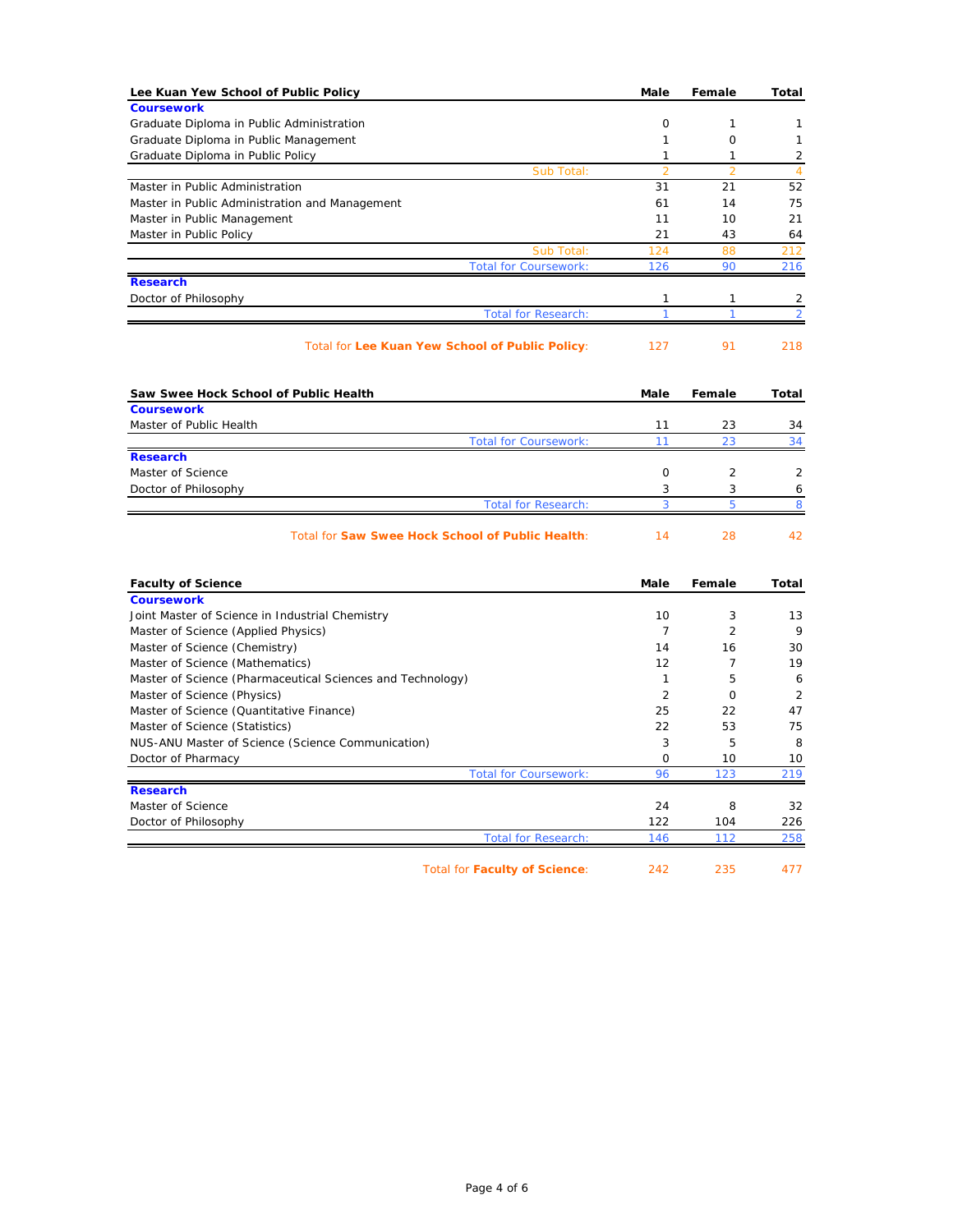| Yong Loo Lin School of Medicine                    | Male           | Female         | Total          |
|----------------------------------------------------|----------------|----------------|----------------|
| <b>Coursework</b>                                  |                |                |                |
| Graduate Diploma in Family Medicine                | 48             | 24             | 72             |
| Graduate Diploma in Family Practice Dermatology    | 14             | 11             | 25             |
| Graduate Diploma in Geriatric Medicine             | 3              | 6              | 9              |
| Graduate Diploma in Mental Health                  | 16             | 9              | 25             |
| Graduate Diploma in Occupational Medicine          | 13             | 3              | 16             |
| Sub Total:                                         | 94             | 53             | 147            |
| Master of Clinical Investigation                   | 9              | 3              | 12             |
| Master of Medicine (Anaesthesiology)               | 8              | 14             | 22             |
| Master of Medicine (Diagnostic Radiology)          | 28             | 17             | 45             |
| Master of Medicine (Emergency Medicine)            | 6              | $\overline{7}$ | 13             |
| Master of Medicine (Family Medicine)               | 17             | 12             | 29             |
| Master of Medicine (Internal Medicine)             | 42             | 41             | 83             |
| Master of Medicine (Obstetrics and Gynaecology)    | $\overline{2}$ | $\overline{2}$ | $\overline{4}$ |
| Master of Medicine (Ophthalmology)                 | 5              | 8              | 13             |
| Master of Medicine (Orthopaedic Surgery)           | 10             | 1              | 11             |
| Master of Medicine (Otorhinolaryngology)           | 4              | 8              | 12             |
| Master of Medicine (Paediatric Medicine)           | 4              | 17             | 21             |
| Master of Medicine (Psychiatry)                    | 1              | 6              | $\overline{7}$ |
| Master of Medicine (Surgery)                       | 10             | 9              | 19             |
| Master of Nursing                                  | 3              | 23             | 26             |
| Master of Science (Speech and Language Pathology)  | 0              | 2              | 2              |
| Sub Total:                                         | 149            | 170            | 319            |
| <b>Total for Coursework:</b>                       | 243            | 223            | 466            |
| <b>Research</b>                                    |                |                |                |
| Master of Science                                  | 8              | 27             | 35             |
| Doctor of Philosophy                               | 41             | 50             | 91             |
| Doctor of Philosophy (Nursing)                     | 0              | 1              | 1              |
| <b>Total for Research:</b>                         | 49             | 78             | 127            |
|                                                    |                |                |                |
| Total for Yong Loo Lin School of Medicine:         | 292            | 301            | 593            |
|                                                    |                |                |                |
| Yong Siew Toh Conservatory of Music                | Male           | Female         | Total          |
| <b>Coursework</b>                                  |                |                |                |
| Graduate Diploma in Music Performance              | 1              | 3              | 4              |
| <b>Total for Coursework:</b>                       | $\overline{1}$ | 3              | $\overline{4}$ |
| Total for Yong Siew Toh Conservatory of Music:     | 1              | 3              | 4              |
|                                                    |                |                |                |
| Duke-NUS Graduate Medical School S'pore            | Male           | Female         | Total          |
| <b>Coursework</b>                                  |                |                |                |
| Doctor of Medicine                                 | 23             | 28             | 51             |
| <b>Total for Coursework:</b>                       | 23             | 28             | 51             |
| Total for Duke-NUS Graduate Medical School S'pore: | 23             | 28             | 51             |